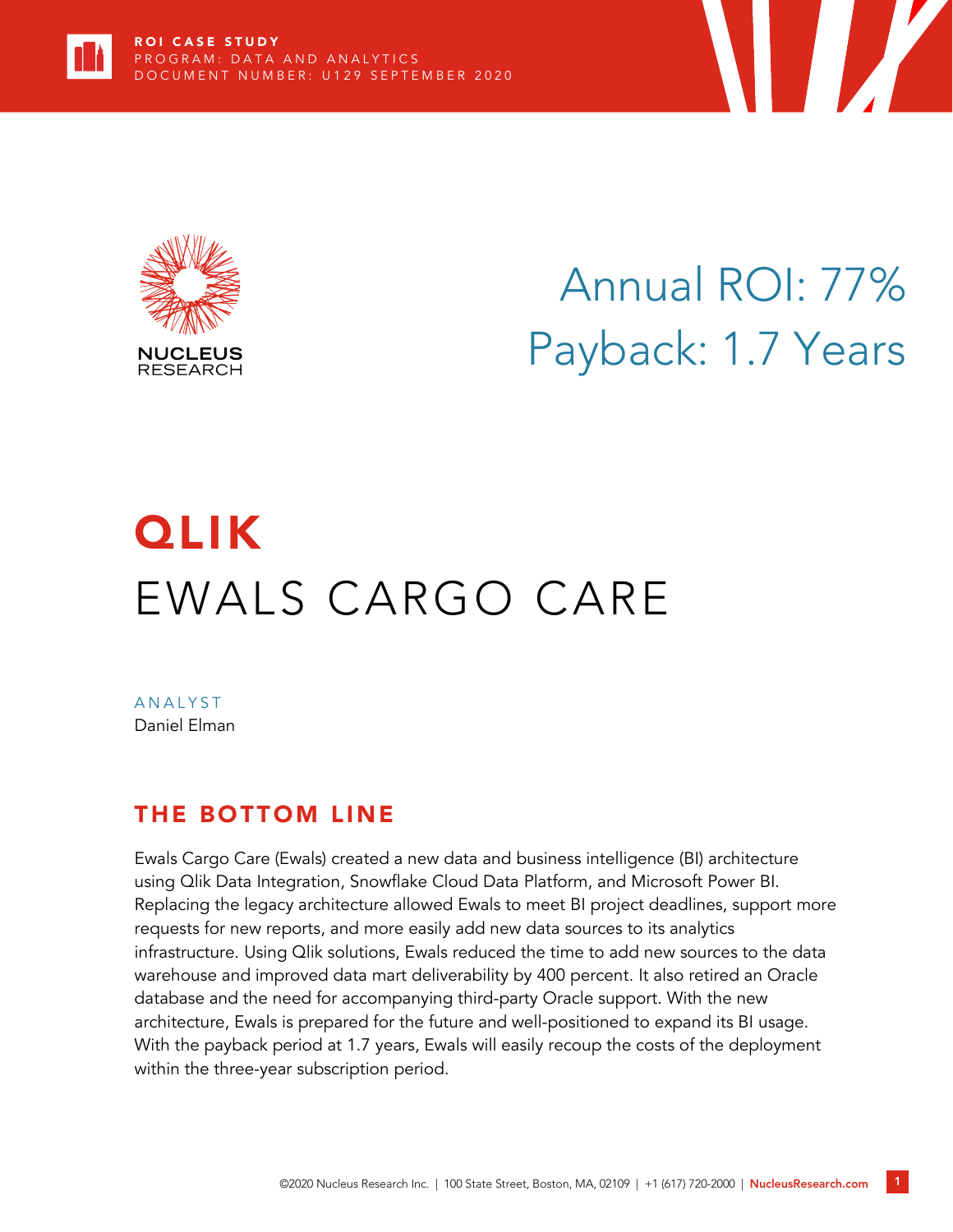

# THE COMPANY

Ewals Cargo Care is a family-owned logistics and shipping company that was founded in 1906 in the Netherlands. It operates in 35 locations across 15 countries across Europe and handles 3400 cargo loads per day on average. It ships both its own and subcontracted loads by road, (short-)sea, and rail. The company has approximately 2350 employees and runs its own fleet of trucks and trailers (500 and 3400, respectively) with the goal of delivering the most resilient, adaptable logistics products possible to customers.

# THE CHALLENGE

Ewals' data architecture includes four primary source systems: an administrative system, a transport planning system, a non-conformity reporting system, and an accounting system. The first three sources were loaded into an Oracle data warehouse where data marts were built using Informatica. All three sources were loaded into SAP Business Objects Universe Designer (now called Information Design Tool) where a semantic layer was applied for modeling. SAP Business Objects was the reporting tool used for all four data sources.

Ewals' realized this architecture needed to be modernized and identified a number of key issues with the legacy architecture. There was a lack of data lineage throughout the data warehouse which necessitated complex logic in Business Objects. This logic was difficult to validate and slowed down performance for reporting significantly; at times a report was run the day before and still hadn't loaded by the next morning, affecting business all up the chain who depended on the report to drive their actions. There were also data qualityrelated business questions and without the proper data lineage, answering these questions accurately was impossible.

For the upgraded data warehouse, Ewals outlined two key requirements. First, it would solve the data lineage issue with a data vault which sits on top of a data warehouse storing all changes made to the data warehouse – perfectly suiting the architecture Ewals' has which is based on the four primary source systems mentioned above. The data vault would keep track of what data was uploaded and when, providing the data lineage that had been missing. There should also be a modeling strategy with facts and dimensions clearly outlined.

In 2016 it began building this new data warehouse with the goal of delivery to production in six months. Since 80 percent of its reports are based on the administrative system, this was the system chosen for the project. Since the legacy data warehouse was Oracle, this modernization effort was also built with an Oracle data warehouse, using an Oracle data integrator for ETL (extract-transform-load). A third-party consultancy was used to create a manual change data capture (CDC) process and a data vault, which successfully solved the data lineage problem.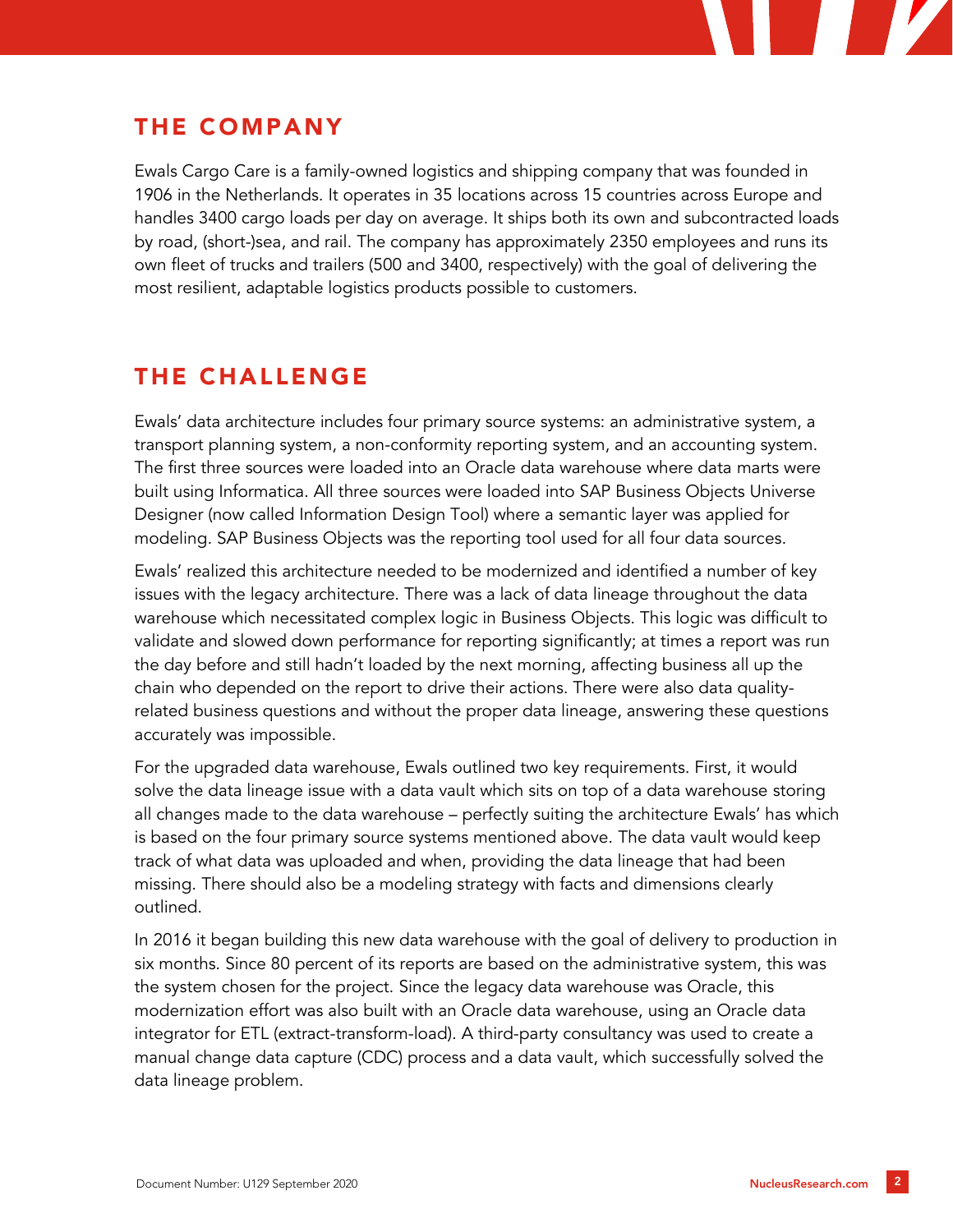It took 2 years to deliver the data warehouse to production and getting the other source systems implemented would not be possible. Ewals identified these key factors that contributed to the project failure: the CDC process that was created had errors that took nearly a year to rectify; adding new tables to the data warehouse took over 20 days; the data warehouse could only run after 2:00 pm, and it was required to be updated by 8:00 am the next day, which was impeded by performance issues.

Other items for consideration were future digital initiatives and how those technologies would integrate with the data architecture; for instance, a new ERP system was planned for delivery in 2020, and the company had begun exporting some reports to Microsoft Power BI. It needed an architecture that was agile and flexible to integrate with new systems in the future. It wanted to be able to perform its own development and configuration without depending on third-party integrators or consultants. It also wanted to increase the scalability to accommodate new data sources and not be forced to choose between database performance and development effort.



# THE STRATEGY

In 2019, Ewals piloted several CDC tools including Microsoft SQL Server Replication, Oracle Golden Gate, and Qlik (formerly Attunity) Replicate. Both Microsoft SQL Server Replication and Oracle Golden Gate were heavily dependent on external database administrators, which came with service agreements and delays for every change request. Qlik allowed for custom configuration once licenses were acquired and did not include the service costs of the other solutions. Ewals decided to build a proof-of-concept (POC) to modernize their architecture to solve the challenges and performance issues that it had been facing.

Since loading their data into their existing data vault would also require extensive involvement from third-party consultants, Ewals also decided to pilot Qlik's data warehouse automation solution. Concurrently, Ewals discovered that it was not able to scale the Oracle database to handle additional data warehouse workloads, without also affecting performance of its instance. Therefore they decided to abandon Oracle in favor of Snowflake. Snowflake's on-demand ability to scale as needed was attractive, with Ewals only paying for what was used. Ewals business users for the POC requested Microsoft Power BI as the reporting tool replacing SAP Business Objects.

The POC proposal anticipated 75 percent cost reduction on creation of CDC processes, data vaults, and 75 percent cost reduction on data warehouse development. The time required to add new source systems to the data warehouse would also shrink. Additionally, the time to create new data mart facts and dimensions was also expected to reduce. The goal was to be able to deliver new data marts from scratch within two weeks. The proposal was accepted and work on the production-ready system began in December 2019.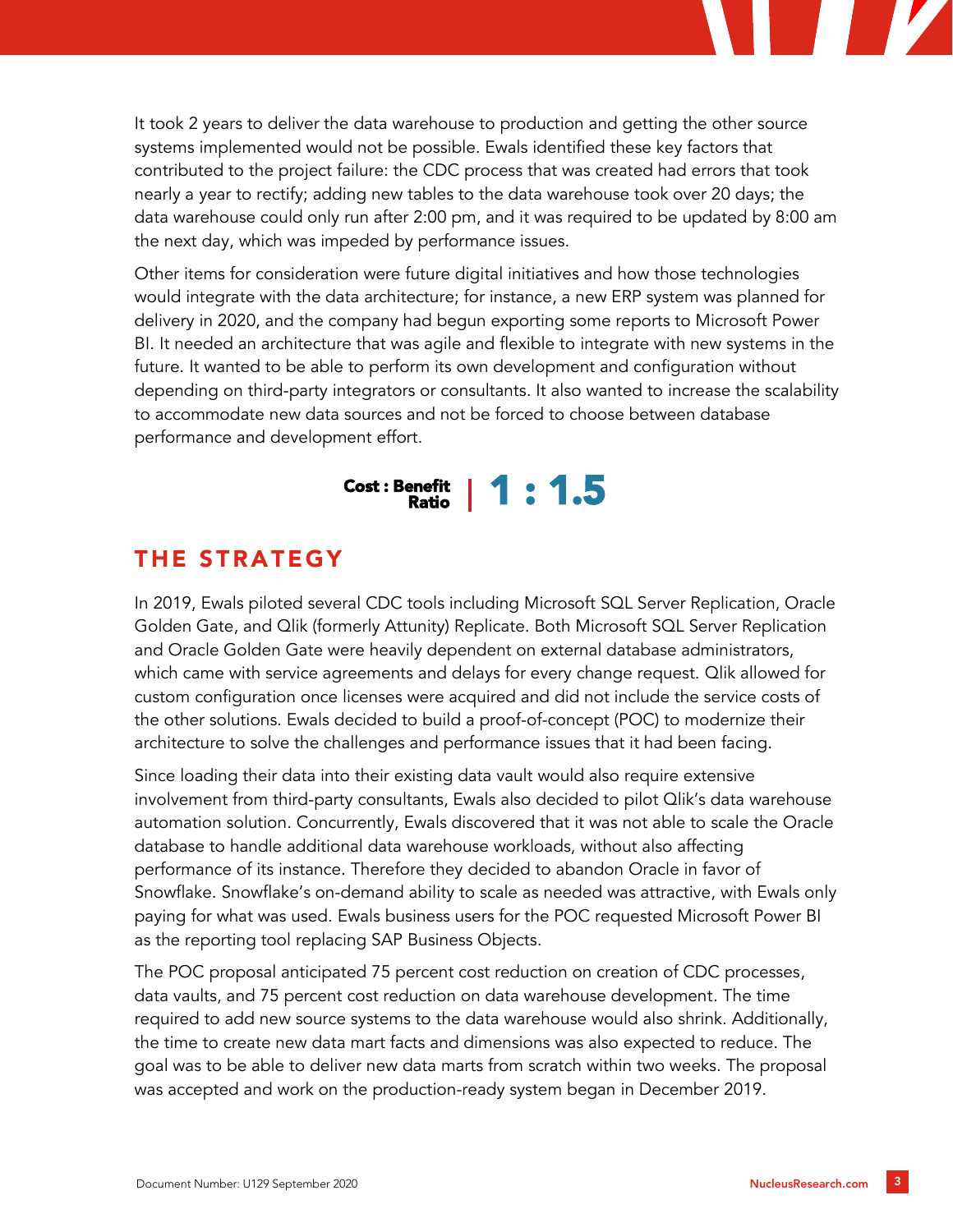

## KEY BENEFIT AREAS

Key benefit areas seen as a result of the Qlik deployment include reduced development costs, cost savings from retired legacy systems and support, and increased business agility and futureproofing from modernized data architecture.

- Reduced development costs for setting up data marts and data vaults. The time needed to add new sources to a data warehouse and setup data vault facts and dimensions went from over 20 days to 5 days on average. This allowed for the delivery of a new data mart from scratch within 2 weeks.
- Cost savings from retired Oracle infrastructure and third-party Oracle partner for IT help. Ewals was able to retire legacy Oracle database licenses and discontinue working with a third-party consultant to manage and update the Oracle technology. With the new architecture, Ewals is not dependent on outside database administrators or integrators.
- Increased business agility for data management and analytics. On the old architecture, meeting the regular reporting deadline was a near-impossible challenge. The system wasn't built for flexibility to handle new sources or ad-hoc business intelligence (BI) requests. With the new Qlik-based architecture, Ewals can handle incoming BI requests as they pop up and incorporate new data sources asneeded such as the new ERP and financial systems.
- Modernized data architecture to enable ongoing innovation. With the new architecture, Ewals can add new data sources to the system as needed with much greater ease than before. As digital needs change and new technologies are adopted, having an architecture that will not be made obsolete and can integrate with new solutions to preserve the value of past technology investments.
- Improved developer productivity. With the ability to deliver data marts and data vaults so much more quickly, developers are able to redirect time toward supporting new and ad-hoc BI requests, along with other value-add development tasks. With so much more flexible architecture, adding new sources and preparing reports was also streamlined by the Qlik deployment.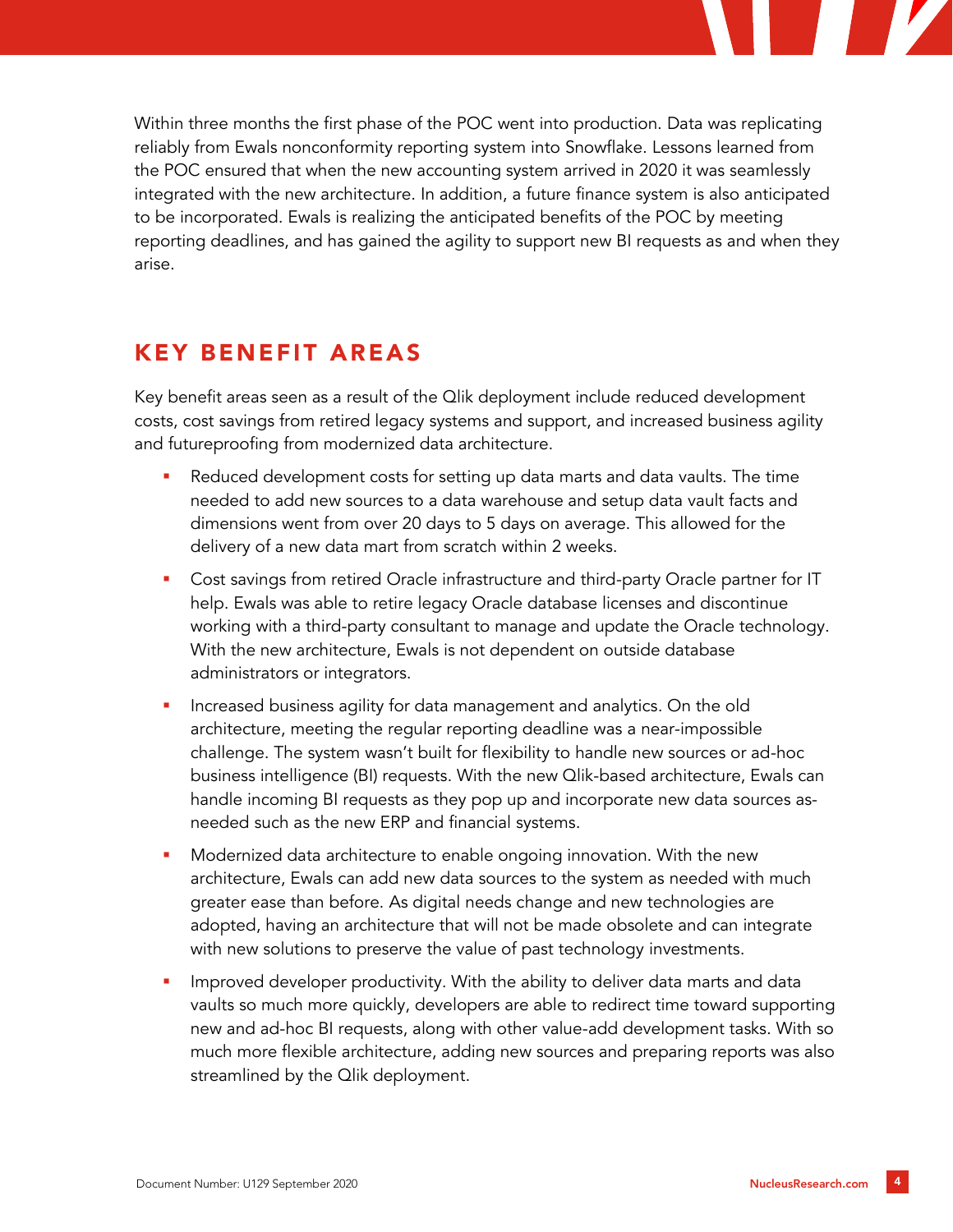#### CUMULATIVE NET BENEFIT



## KEY COST AREAS

The largest cost area of the deployment is the cost of Qlik licenses for its data integration platform. Other cost areas include the personnel involved with supporting and maintaining the architecture, and a one-time spend with a third-party consultant.

# LESSONS LEARNED

This project was a long-term investment that serves as a platform to generate all the valueadd BI and analytical insights Ewals uses to drive its own decision making. These returns are unquantifiable, but still important to mention, since without this modernization project none would be possible. It serves as a solid foundation to support new data sources and digital initiatives for years into the future. Partnering with Snowflake and Qlik allows for the scale needed to make this long-term relationship feasible (while remaining financially viable to do so).

Qlik delivered several unique benefits that enable this project to be successful also. Its data replication automatically copies data table structures and data description language (DDL) and is generally extremely easy-to-use compared to the legacy system, helping to deliver the profound time savings described above. It automatically updates changes to the data and DDL, among other automations and shortcuts. Qlik's data warehouse automation automatically create structures similar to a data vault with data history, addressing one of the major goals of the modernization project. Another key feature is ability to automatically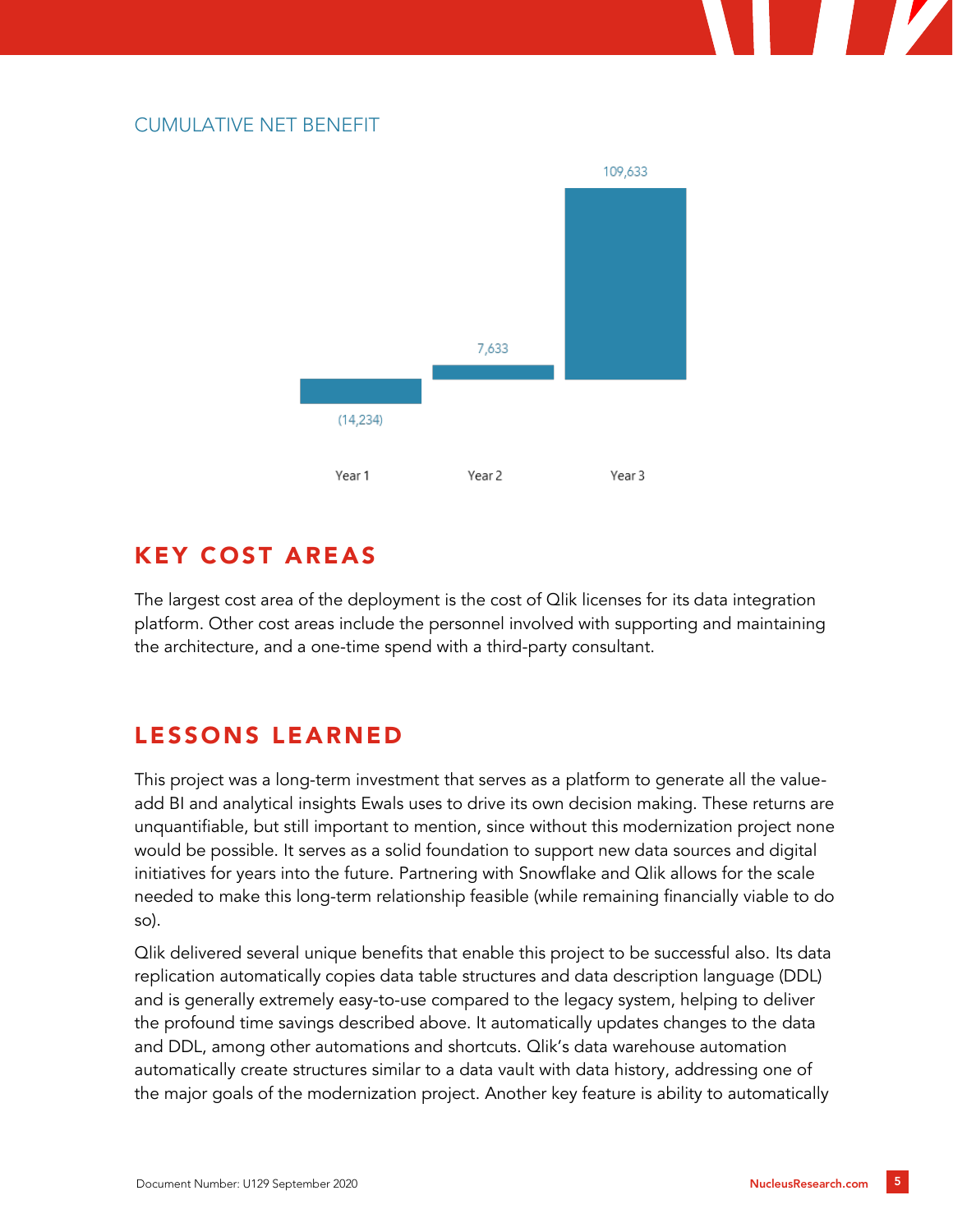create compensating records for late-arriving dimensions which eliminates reporting issues with missing rows in tables that would otherwise cause errors.

This project speaks to the need for a modern data architecture that can flexibly incorporate new sources and enable large-scale BI use to drive business decision-making. It is critical to unify all of a company's data sources (or at least those that will be used together for analytics) to the same backend repository to ensure silos aren't created. With this project, Qlik was able to upgrade its architecture to support all its existing data sources (while still being able to accommodate additional systems as they are needed). In turn, this has created a modern, non-obsolete architecture that supports high-volume BI requests and will be viable well into the future as Ewals adds new data sources and systems to its environment. While it may not appear flashy, without a resilient, performant, and flexible platform to build upon, a company cannot unify data at the organizational level and leverage analytics at scale. Ewals addressed this problem in its own architecture and is now well-positioned for the future.



#### NET CASH FLOWS

### CALCULATING THE ROI

Nucleus Research analyzed the costs of software, hardware, personnel, professional services, and user training over a three-year period to quantify Ewals Cargo Care's total investment in Qlik technology.

Direct benefits include reduced development costs for data warehouse and data vault construction, eliminated Oracle database licenses, and retired third-party Oracle support.

Indirect benefits were not quantified for this report.